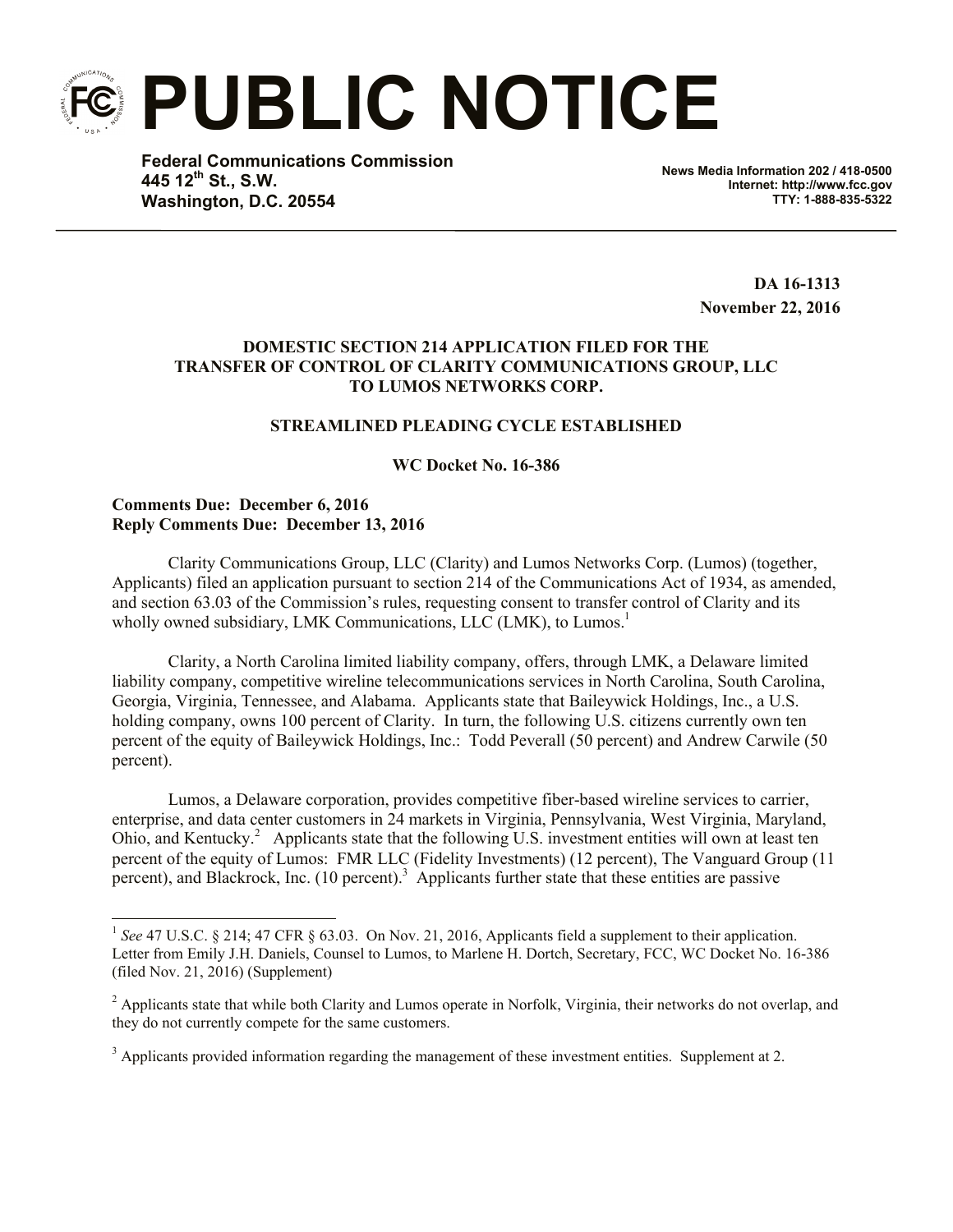investors and that while they hold equity interests in other telecommunications entities, neither Lumos nor Clarity is actively affiliated with any other telecommunications provider.

Pursuant to the terms of the proposed transaction, Lumos will purchase all of the equity interests of Clarity from Baileywick Holdings, Inc., and as a result, Lumos will control Clarity and its assets, including LMK. Applicants assert that this proposed transaction qualifies for streamlined treatment pursuant to section 63.03(b)(2)(i) of the Commission's rules and that a grant of the application will serve the public interest, convenience, and necessity.<sup>4</sup>

Domestic Section 214 Application Filed for the Transfer of Control of Clarity Communications Group, LLC to Lumos Networks Corp., WC Docket No. 16-386 (filed Nov. 10, 2016).

# **GENERAL INFORMATION**

The transfer of control identified herein has been found, upon initial review, to be acceptable for filing as a streamlined application. The Commission reserves the right to return any transfer application if, upon further examination, it is determined to be defective and not in conformance with the Commission's rules and policies. Pursuant to section 63.03(a) of the Commission's rules, 47 CFR § 63.03(a), interested parties may file comments **on or before December 6, 2016**, and reply comments **on or before December 13, 2016**. Pursuant to section 63.52 of the Commission's rules, 47 CFR. § 63.52, commenters must serve a copy of comments on the Applicants no later than the above comment filing date. Unless otherwise notified by the Commission, the Applicants may transfer assets on the 31st day after the date of this notice.

Pursuant to section 63.03 of the Commission's rules, 47 CFR § 63.03, parties to this proceeding should file any documents in this proceeding using the Commission's Electronic Comment Filing System (ECFS): http://apps.fcc.gov/ecfs/.

#### **In addition, e-mail one copy of each pleading to each of the following:**

- 1) Tracey Wilson, Competition Policy Division, Wireline Competition Bureau, tracey.wilson@fcc.gov;
- 2) Jodie May, Competition Policy Division, Wireline Competition Bureau, jodie.may@fcc.gov;
- 3) Jim Bird, Office of General Counsel,  $\overline{\lim_{b} \cdot \lim_{c} \cdot \lim_{c} \cdot \cos_{c}}$

People with Disabilities: To request materials in accessible formats for people with disabilities (braille, large print, electronic files, audio format), send an e-mail to fcc504@fcc.gov or call the Consumer & Governmental Affairs Bureau at (202) 418-0530 (voice), 1-888-835-5322 (tty).

The proceeding in this Notice shall be treated as a "permit-but-disclose" proceeding in accordance with the Commission's *ex parte* rules. Persons making ex parte presentations must file a copy of any written presentation or a memorandum summarizing any oral presentation within two business days after the presentation (unless a different deadline applicable to the Sunshine period applies). Persons

l

 $447$  CFR § 63.03(b)(2)(i).